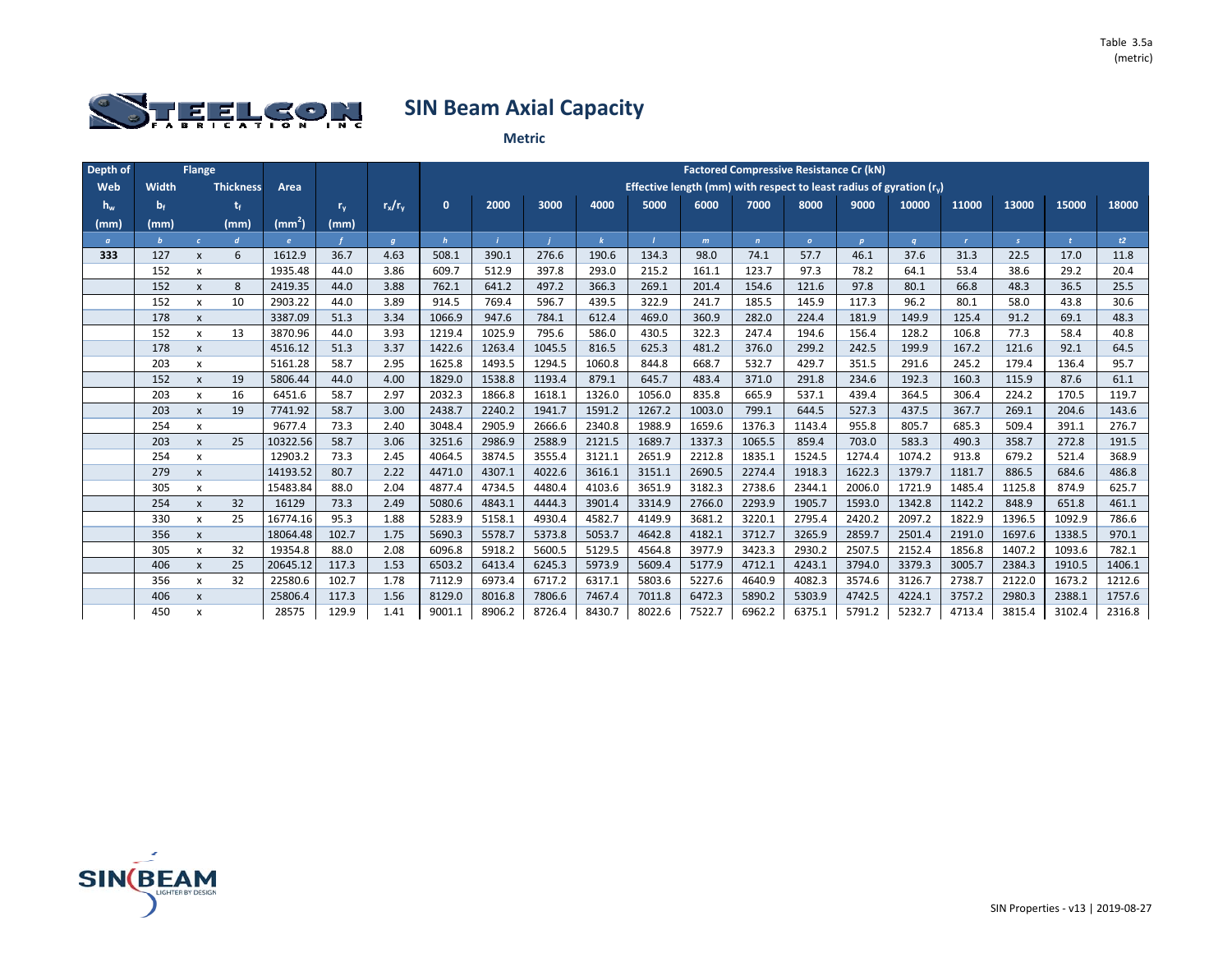

| Depth of |                         | <b>Flange</b>             |                  |                     |               |              |                  |                  |                  |                  |                  |                                                                     | <b>Factored Compressive Resistance Cr (kN)</b> |                  |                  |                  |                  |                  |                  |                |
|----------|-------------------------|---------------------------|------------------|---------------------|---------------|--------------|------------------|------------------|------------------|------------------|------------------|---------------------------------------------------------------------|------------------------------------------------|------------------|------------------|------------------|------------------|------------------|------------------|----------------|
| Web      | Width                   |                           | <b>Thickness</b> | Area                |               |              |                  |                  |                  |                  |                  | Effective length (mm) with respect to least radius of gyration (r.) |                                                |                  |                  |                  |                  |                  |                  |                |
| $h_w$    | $\mathbf{b}_{\text{f}}$ |                           | t,               |                     | $r_{v}$       | $r_x/r_y$    | $\mathbf{0}$     | 2000             | 3000             | 4000             | 5000             | 6000                                                                | 7000                                           | 8000             | 9000             | 10000            | 11000            | 13000            | 15000            | 18000          |
| (mm)     | (mm)                    |                           | (mm)             | $\text{(mm}^2)$     | (mm)          |              |                  |                  |                  |                  |                  |                                                                     |                                                |                  |                  |                  |                  |                  |                  |                |
| $\sigma$ |                         | $\epsilon$                | $\boldsymbol{d}$ | $\mathbf{r}$        |               | $\sigma$     | $\overline{h}$   |                  |                  |                  |                  | m                                                                   | $\mathbf{n}$                                   | $\sigma$         | $\mathbf{p}$     | $\mathfrak{a}$   | $\mathbf{r}$     | $\mathcal{S}$    |                  | t2             |
| 440      | 127                     | $\pmb{\mathsf{x}}$        | 6                | 1612.9              | 36.7          | 6.09         | 508.1            | 390.1            | 276.6            | 190.6            | 134.3            | 98.0                                                                | 74.1                                           | 57.7             | 46.1             | 37.6             | 31.3             | 22.5             | 17.0             | 11.8           |
|          | 152                     | X                         |                  | 1935.48             | 44.0          | 5.07         | 609.7            | 512.9            | 397.8            | 293.0            | 215.2            | 161.1                                                               | 123.7                                          | 97.3             | 78.2             | 64.1             | 53.4             | 38.6             | 29.2             | 20.4           |
|          | 152                     | $\pmb{\mathsf{x}}$        | 8                | 2419.35             | 44.0          | 5.09         | 762.1            | 641.2            | 497.2            | 366.3            | 269.1            | 201.4                                                               | 154.6                                          | 121.6            | 97.8             | 80.1             | 66.8             | 48.3             | 36.5             | 25.5           |
|          | 152                     | $\mathsf{x}$              | 10               | 2903.22             | 44.0          | 5.11         | 914.5            | 769.4            | 596.7            | 439.5            | 322.9            | 241.7                                                               | 185.5                                          | 145.9            | 117.3            | 96.2             | 80.1             | 58.0             | 43.8             | 30.6           |
|          | 178                     | X                         |                  | 3387.09             | 51.3          | 4.38         | 1066.9           | 947.6            | 784.1            | 612.4            | 469.0            | 360.9                                                               | 282.0                                          | 224.4            | 181.9            | 149.9            | 125.4            | 91.2             | 69.1             | 48.3           |
|          | 152                     | $\mathsf{x}$              | 13               | 3870.96             | 44.0          | 5.15         | 1219.4           | 1025.9           | 795.6            | 586.0            | 430.5            | 322.3                                                               | 247.4                                          | 194.6            | 156.4            | 128.2            | 106.8            | 77.3             | 58.4             | 40.8           |
|          | 178                     | $\pmb{\mathsf{x}}$        |                  | 4516.12             | 51.3          | 4.41         | 1422.6           | 1263.4           | 1045.5           | 816.5            | 625.3            | 481.2                                                               | 376.0                                          | 299.2            | 242.5            | 199.9            | 167.2            | 121.6            | 92.1             | 64.5           |
|          | 203                     | X                         |                  | 5161.28             | 58.7          | 3.86         | 1625.8           | 1493.5           | 1294.5           | 1060.8           | 844.8            | 668.7                                                               | 532.7                                          | 429.7            | 351.5            | 291.6            | 245.2            | 179.4            | 136.4            | 95.7           |
|          | 152                     | $\pmb{\mathsf{x}}$        | 19               | 5806.44             | 44.0          | 5.22         | 1829.0           | 1538.8           | 1193.4           | 879.1            | 645.7            | 483.4                                                               | 371.0                                          | 291.8            | 234.6            | 192.3            | 160.3            | 115.9            | 87.6             | 61.1           |
|          | 203                     | X                         | 16               | 6451.6              | 58.7          | 3.89         | 2032.3           | 1866.8           | 1618.1           | 1326.0           | 1056.0           | 835.8                                                               | 665.9                                          | 537.1            | 439.4            | 364.5            | 306.4            | 224.2            | 170.5            | 119.7          |
|          | 203                     | $\pmb{\times}$            | 19               | 7741.92             | 58.7          | 3.91         | 2438.7           | 2240.2           | 1941.7           | 1591.2           | 1267.2           | 1003.0                                                              | 799.1                                          | 644.5            | 527.3            | 437.5            | 367.7            | 269.1            | 204.6            | 143.6          |
|          | 254                     | X                         |                  | 9677.4              | 73.3          | 3.13         | 3048.4           | 2905.9           | 2666.6           | 2340.8           | 1988.9           | 1659.6                                                              | 1376.3                                         | 1143.4           | 955.8            | 805.7            | 685.3            | 509.4            | 391.1            | 276.7          |
|          | 203                     | $\mathsf{x}$              | 25               | 10322.56            | 58.7          | 3.97         | 3251.6           | 2986.9           | 2588.9           | 2121.5           | 1689.7           | 1337.3                                                              | 1065.5                                         | 859.4            | 703.0            | 583.3            | 490.3            | 358.7            | 272.8            | 191.5          |
|          | 254                     | X                         |                  | 12903.2             | 73.3          | 3.18         | 4064.5           | 3874.5           | 3555.4           | 3121.1           | 2651.9           | 2212.8                                                              | 1835.1                                         | 1524.5           | 1274.4           | 1074.2           | 913.8            | 679.2            | 521.4            | 368.9          |
|          | 279                     | $\mathsf{x}$              |                  | 14193.52            | 80.7          | 2.89         | 4471.0           | 4307.1           | 4022.6           | 3616.1           | 3151.1           | 2690.5                                                              | 2274.4                                         | 1918.3           | 1622.3           | 1379.7           | 1181.7           | 886.5            | 684.6            | 486.8          |
|          | 305                     | X                         |                  | 15483.84            | 88.0          | 2.65         | 4877.4           | 4734.5           | 4480.4           | 4103.6           | 3651.9           | 3182.3                                                              | 2738.6                                         | 2344.1           | 2006.0           | 1721.9           | 1485.4           | 1125.8           | 874.9            | 625.7          |
|          | 254                     | $\pmb{\mathsf{x}}$        | 32               | 16129               | 73.3          | 3.22         | 5080.6           | 4843.1           | 4444.3           | 3901.4           | 3314.9           | 2766.0                                                              | 2293.9                                         | 1905.7           | 1593.0           | 1342.8           | 1142.2           | 848.9            | 651.8            | 461.1          |
|          | 330                     | X                         | 25               | 16774.16            | 95.3          | 2.44         | 5283.9           | 5158.1           | 4930.4           | 4582.7           | 4149.9           | 3681.2                                                              | 3220.1                                         | 2795.4           | 2420.2           | 2097.2           | 1822.9           | 1396.5           | 1092.9           | 786.6          |
|          | 356                     | X                         | 32               | 18064.48            | 102.7<br>88.0 | 2.27<br>2.68 | 5690.3<br>6096.8 | 5578.7<br>5918.2 | 5373.8<br>5600.5 | 5053.7<br>5129.5 | 4642.8<br>4564.8 | 4182.1                                                              | 3712.7<br>3423.3                               | 3265.9<br>2930.2 | 2859.7<br>2507.5 | 2501.4<br>2152.4 | 2191.0<br>1856.8 | 1697.6<br>1407.2 | 1338.5<br>1093.6 | 970.1<br>782.1 |
|          | 305<br>406              | X                         |                  | 19354.8<br>20645.12 | 117.3         | 1.98         | 6503.2           | 6413.4           | 6245.3           | 5973.9           | 5609.4           | 3977.9<br>5177.9                                                    | 4712.1                                         | 4243.1           | 3794.0           | 3379.3           | 3005.7           | 2384.3           | 1910.5           | 1406.1         |
|          | 356                     | $\pmb{\mathsf{x}}$<br>X   | 25<br>32         | 22580.6             | 102.7         | 2.30         | 7112.9           | 6973.4           | 6717.2           | 6317.1           | 5803.6           | 5227.6                                                              | 4640.9                                         | 4082.3           | 3574.6           | 3126.7           | 2738.7           | 2122.0           | 1673.2           | 1212.6         |
|          | 406                     | $\pmb{\mathsf{x}}$        |                  | 25806.4             | 117.3         | 2.01         | 8129.0           | 8016.8           | 7806.6           | 7467.4           | 7011.8           | 6472.3                                                              | 5890.2                                         | 5303.9           | 4742.5           | 4224.1           | 3757.2           | 2980.3           | 2388.1           | 1757.6         |
|          | 450                     | $\boldsymbol{\mathsf{x}}$ |                  | 28575               | 129.9         | 1.82         | 9001.1           | 8906.2           | 8726.4           | 8430.7           | 8022.6           | 7522.7                                                              | 6962.2                                         | 6375.1           | 5791.2           | 5232.7           | 4713.4           | 3815.4           | 3102.4           | 2316.8         |
|          |                         |                           |                  |                     |               |              |                  |                  |                  |                  |                  |                                                                     |                                                |                  |                  |                  |                  |                  |                  |                |

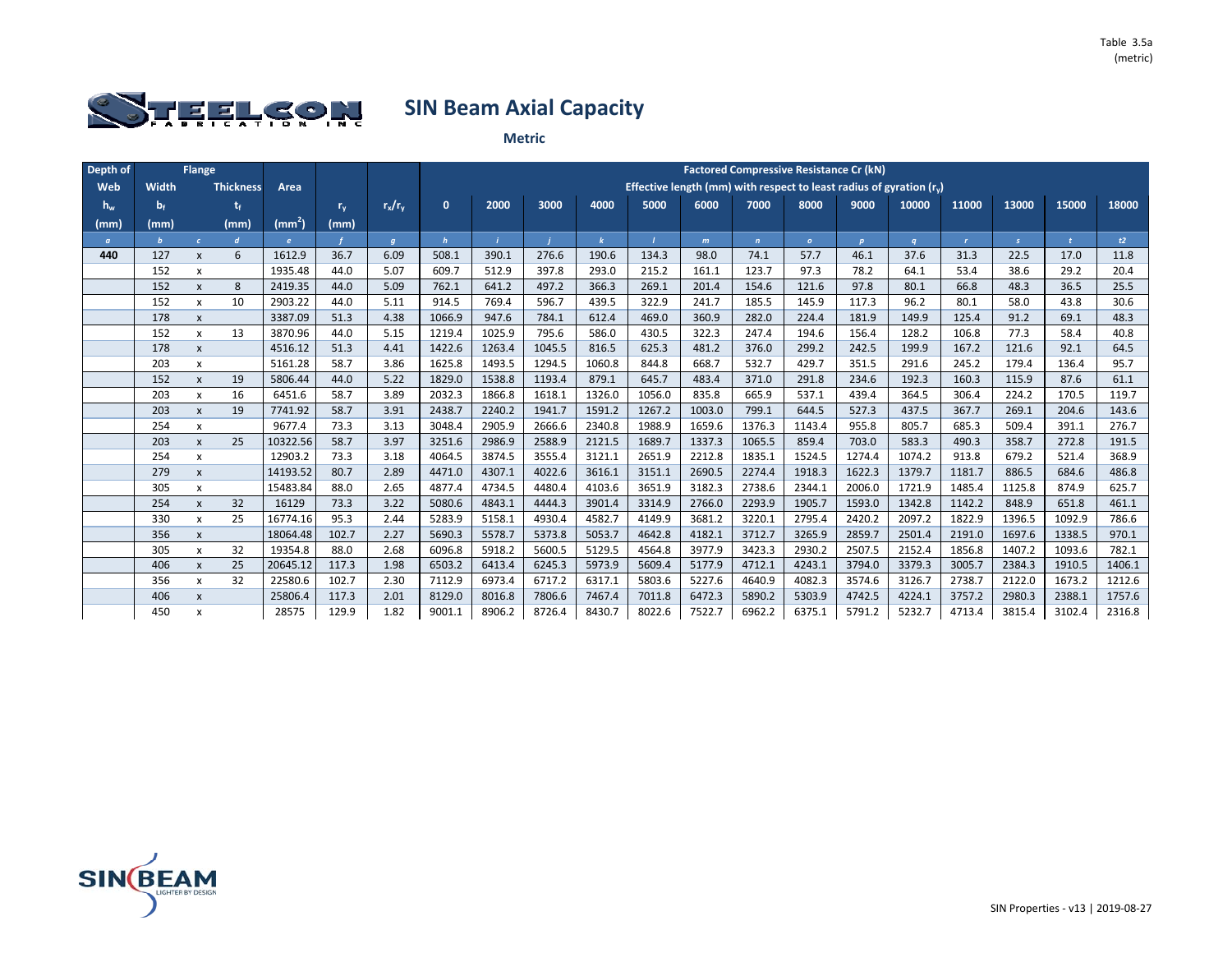

| Depth of |                | <b>Flange</b>             |                  |                 |             |                |                |        |        |              |        |        |              | <b>Factored Compressive Resistance Cr (kN)</b>                      |                  |          |              |               |        |        |
|----------|----------------|---------------------------|------------------|-----------------|-------------|----------------|----------------|--------|--------|--------------|--------|--------|--------------|---------------------------------------------------------------------|------------------|----------|--------------|---------------|--------|--------|
| Web      | Width          |                           | <b>Thickness</b> | Area            |             |                |                |        |        |              |        |        |              | Effective length (mm) with respect to least radius of gyration (r.) |                  |          |              |               |        |        |
| $h_w$    | b <sub>f</sub> |                           | t,               |                 | $r_{\rm v}$ | $r_x/r_y$      | $\mathbf{0}$   | 2000   | 3000   | 4000         | 5000   | 6000   | 7000         | 8000                                                                | 9000             | 10000    | 11000        | 13000         | 15000  | 18000  |
| (mm)     | (mm)           |                           | (mm)             | $\text{(mm}^2)$ | (mm)        |                |                |        |        |              |        |        |              |                                                                     |                  |          |              |               |        |        |
| $\alpha$ | $\mathbf b$    | $\epsilon$                | $\overline{d}$   | $\epsilon$      |             | $\overline{q}$ | $\overline{h}$ |        |        | $\mathbf{k}$ |        | m      | $\mathbf{n}$ | $\overline{O}$                                                      | $\boldsymbol{p}$ | $\sigma$ | $\mathbf{r}$ | $\mathcal{S}$ |        | t2     |
| 500      | 127            | $\pmb{\chi}$              | 6                | 1612.9          | 36.7        | 6.91           | 508.1          | 390.1  | 276.6  | 190.6        | 134.3  | 98.0   | 74.1         | 57.7                                                                | 46.1             | 37.6     | 31.3         | 22.5          | 17.0   | 11.8   |
|          | 152            | X                         |                  | 1935.48         | 44.0        | 5.75           | 609.7          | 512.9  | 397.8  | 293.0        | 215.2  | 161.1  | 123.7        | 97.3                                                                | 78.2             | 64.1     | 53.4         | 38.6          | 29.2   | 20.4   |
|          | 152            | $\pmb{\mathsf{x}}$        | 8                | 2419.35         | 44.0        | 5.77           | 762.1          | 641.2  | 497.2  | 366.3        | 269.1  | 201.4  | 154.6        | 121.6                                                               | 97.8             | 80.1     | 66.8         | 48.3          | 36.5   | 25.5   |
|          | 152            | $\mathsf{x}$              | 10               | 2903.22         | 44.0        | 5.79           | 914.5          | 769.4  | 596.7  | 439.5        | 322.9  | 241.7  | 185.5        | 145.9                                                               | 117.3            | 96.2     | 80.1         | 58.0          | 43.8   | 30.6   |
|          | 178            | $\pmb{\times}$            |                  | 3387.09         | 51.3        | 4.96           | 1066.9         | 947.6  | 784.1  | 612.4        | 469.0  | 360.9  | 282.0        | 224.4                                                               | 181.9            | 149.9    | 125.4        | 91.2          | 69.1   | 48.3   |
|          | 152            | $\mathsf{x}$              | 13               | 3870.96         | 44.0        | 5.83           | 1219.4         | 1025.9 | 795.6  | 586.0        | 430.5  | 322.3  | 247.4        | 194.6                                                               | 156.4            | 128.2    | 106.8        | 77.3          | 58.4   | 40.8   |
|          | 178            | $\pmb{\chi}$              |                  | 4516.12         | 51.3        | 5.00           | 1422.6         | 1263.4 | 1045.5 | 816.5        | 625.3  | 481.2  | 376.0        | 299.2                                                               | 242.5            | 199.9    | 167.2        | 121.6         | 92.1   | 64.5   |
|          | 203            | x                         |                  | 5161.28         | 58.7        | 4.37           | 1625.8         | 1493.5 | 1294.5 | 1060.8       | 844.8  | 668.7  | 532.7        | 429.7                                                               | 351.5            | 291.6    | 245.2        | 179.4         | 136.4  | 95.7   |
|          | 152            | X                         | 19               | 5806.44         | 44.0        | 5.90           | 1829.0         | 1538.8 | 1193.4 | 879.1        | 645.7  | 483.4  | 371.0        | 291.8                                                               | 234.6            | 192.3    | 160.3        | 115.9         | 87.6   | 61.1   |
|          | 203            | $\mathsf{x}$              | 16               | 6451.6          | 58.7        | 4.40           | 2032.3         | 1866.8 | 1618.1 | 1326.0       | 1056.0 | 835.8  | 665.9        | 537.1                                                               | 439.4            | 364.5    | 306.4        | 224.2         | 170.5  | 119.7  |
|          | 203            | $\mathsf{x}$              | 19               | 7741.92         | 58.7        | 4.43           | 2438.7         | 2240.2 | 1941.7 | 1591.2       | 1267.2 | 1003.0 | 799.1        | 644.5                                                               | 527.3            | 437.5    | 367.7        | 269.1         | 204.6  | 143.6  |
|          | 254            | X                         |                  | 9677.4          | 73.3        | 3.54           | 3048.4         | 2905.9 | 2666.6 | 2340.8       | 1988.9 | 1659.6 | 1376.3       | 1143.4                                                              | 955.8            | 805.7    | 685.3        | 509.4         | 391.1  | 276.7  |
|          | 203            | $\pmb{\times}$            | 25               | 10322.56        | 58.7        | 4.48           | 3251.6         | 2986.9 | 2588.9 | 2121.5       | 1689.7 | 1337.3 | 1065.5       | 859.4                                                               | 703.0            | 583.3    | 490.3        | 358.7         | 272.8  | 191.5  |
|          | 254            | x                         |                  | 12903.2         | 73.3        | 3.58           | 4064.5         | 3874.5 | 3555.4 | 3121.1       | 2651.9 | 2212.8 | 1835.1       | 1524.5                                                              | 1274.4           | 1074.2   | 913.8        | 679.2         | 521.4  | 368.9  |
|          | 279            | $\mathsf{x}$              |                  | 14193.52        | 80.7        | 3.26           | 4471.0         | 4307.1 | 4022.6 | 3616.1       | 3151.1 | 2690.5 | 2274.4       | 1918.3                                                              | 1622.3           | 1379.7   | 1181.7       | 886.5         | 684.6  | 486.8  |
|          | 305            | $\mathsf{x}$              |                  | 15483.84        | 88.0        | 2.99           | 4877.4         | 4734.5 | 4480.4 | 4103.6       | 3651.9 | 3182.3 | 2738.6       | 2344.1                                                              | 2006.0           | 1721.9   | 1485.4       | 1125.8        | 874.9  | 625.7  |
|          | 254            | $\mathsf{x}$              | 32               | 16129           | 73.3        | 3.63           | 5080.6         | 4843.1 | 4444.3 | 3901.4       | 3314.9 | 2766.0 | 2293.9       | 1905.7                                                              | 1593.0           | 1342.8   | 1142.2       | 848.9         | 651.8  | 461.1  |
|          | 330            | $\mathsf{x}$              | 25               | 16774.16        | 95.3        | 2.76           | 5283.9         | 5158.1 | 4930.4 | 4582.7       | 4149.9 | 3681.2 | 3220.1       | 2795.4                                                              | 2420.2           | 2097.2   | 1822.9       | 1396.5        | 1092.9 | 786.6  |
|          | 356            | $\pmb{\chi}$              |                  | 18064.48        | 102.7       | 2.56           | 5690.3         | 5578.7 | 5373.8 | 5053.7       | 4642.8 | 4182.1 | 3712.7       | 3265.9                                                              | 2859.7           | 2501.4   | 2191.0       | 1697.6        | 1338.5 | 970.1  |
|          | 305            | $\mathsf{x}$              | 32               | 19354.8         | 88.0        | 3.02           | 6096.8         | 5918.2 | 5600.5 | 5129.5       | 4564.8 | 3977.9 | 3423.3       | 2930.2                                                              | 2507.5           | 2152.4   | 1856.8       | 1407.2        | 1093.6 | 782.1  |
|          | 406            | X                         | 25               | 20645.12        | 117.3       | 2.24           | 6503.2         | 6413.4 | 6245.3 | 5973.9       | 5609.4 | 5177.9 | 4712.1       | 4243.1                                                              | 3794.0           | 3379.3   | 3005.7       | 2384.3        | 1910.5 | 1406.1 |
|          | 356            | x                         | 32               | 22580.6         | 102.7       | 2.59           | 7112.9         | 6973.4 | 6717.2 | 6317.1       | 5803.6 | 5227.6 | 4640.9       | 4082.3                                                              | 3574.6           | 3126.7   | 2738.7       | 2122.0        | 1673.2 | 1212.6 |
|          | 406            | $\boldsymbol{\mathsf{x}}$ |                  | 25806.4         | 117.3       | 2.27           | 8129.0         | 8016.8 | 7806.6 | 7467.4       | 7011.8 | 6472.3 | 5890.2       | 5303.9                                                              | 4742.5           | 4224.1   | 3757.2       | 2980.3        | 2388.1 | 1757.6 |
|          | 450            | x                         |                  | 28575           | 129.9       | 2.05           | 9001.1         | 8906.2 | 8726.4 | 8430.7       | 8022.6 | 7522.7 | 6962.2       | 6375.1                                                              | 5791.2           | 5232.7   | 4713.4       | 3815.4        | 3102.4 | 2316.8 |

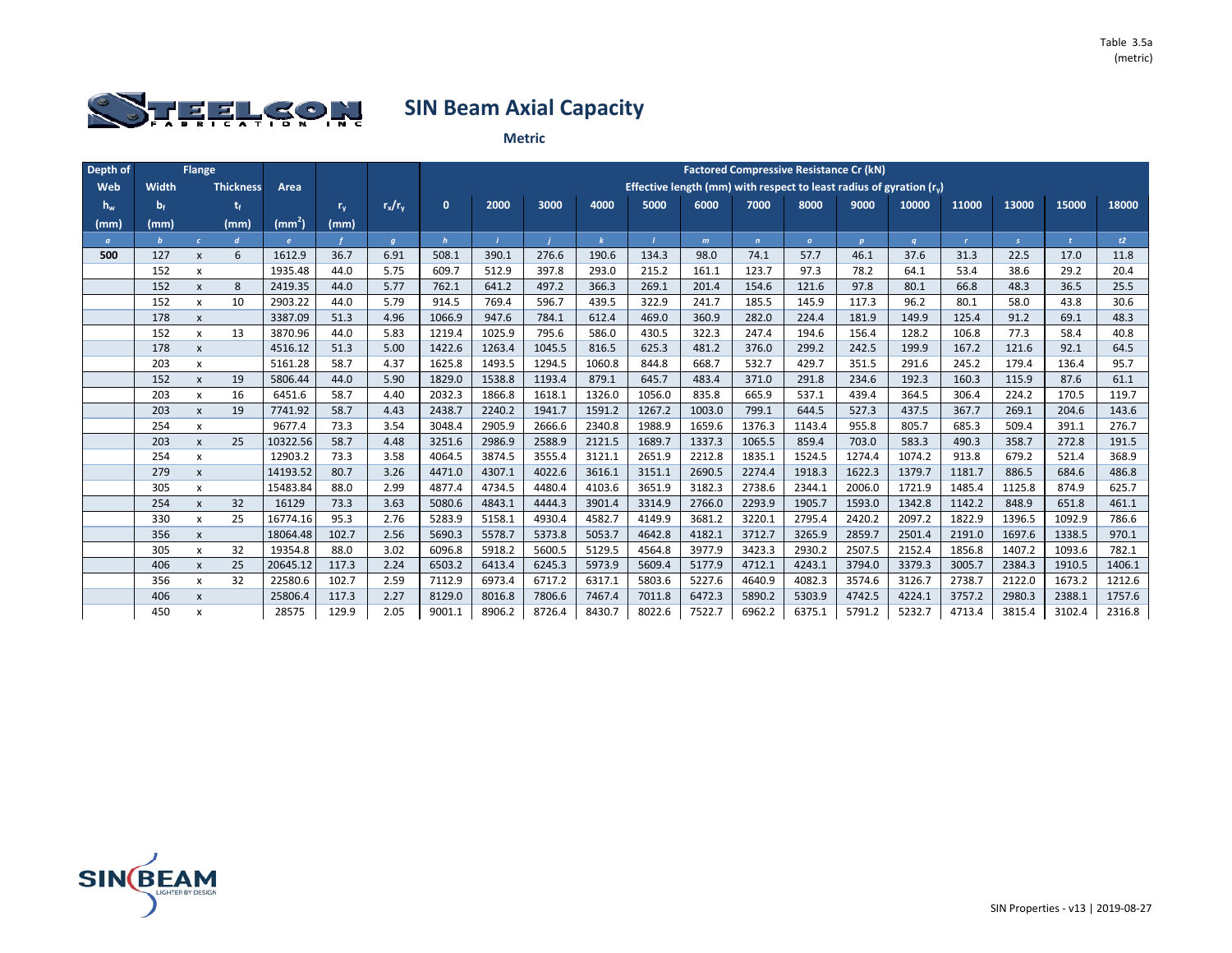

| Depth of |                         | <b>Flange</b>      |                  |                    |         |                |                |        |        |              |        |        | <b>Factored Compressive Resistance Cr (kN)</b>                      |                |                  |        |              |               |        |        |
|----------|-------------------------|--------------------|------------------|--------------------|---------|----------------|----------------|--------|--------|--------------|--------|--------|---------------------------------------------------------------------|----------------|------------------|--------|--------------|---------------|--------|--------|
| Web      | Width                   |                    | <b>Thickness</b> | Area               |         |                |                |        |        |              |        |        | Effective length (mm) with respect to least radius of gyration (r.) |                |                  |        |              |               |        |        |
| $h_w$    | $\mathbf{b}_{\text{f}}$ |                    | t,               |                    | $r_{v}$ | $r_x/r_v$      | $\mathbf{0}$   | 2000   | 3000   | 4000         | 5000   | 6000   | 7000                                                                | 8000           | 9000             | 10000  | 11000        | 13000         | 15000  | 18000  |
| (mm)     | (mm)                    |                    | (mm)             | (mm <sup>2</sup> ) | (mm)    |                |                |        |        |              |        |        |                                                                     |                |                  |        |              |               |        |        |
| $\sigma$ |                         | $\epsilon$         | $\boldsymbol{d}$ | $\epsilon$         |         | $\overline{a}$ | $\overline{h}$ |        |        | $\mathbf{k}$ |        | m      | $\mathbf{n}$                                                        | $\overline{a}$ | $\boldsymbol{p}$ | q      | $\mathbf{r}$ | $\mathcal{S}$ |        | t2     |
| 610      | 127                     | $\pmb{\mathsf{x}}$ | 6                | 1612.9             | 36.7    | 8.40           | 508.1          | 390.1  | 276.6  | 190.6        | 134.3  | 98.0   | 74.1                                                                | 57.7           | 46.1             | 37.6   | 31.3         | 22.5          | 17.0   | 11.8   |
|          | 152                     | X                  |                  | 1935.48            | 44.0    | 7.00           | 609.7          | 512.9  | 397.8  | 293.0        | 215.2  | 161.1  | 123.7                                                               | 97.3           | 78.2             | 64.1   | 53.4         | 38.6          | 29.2   | 20.4   |
|          | 152                     | $\pmb{\mathsf{x}}$ | 8                | 2419.35            | 44.0    | 7.02           | 762.1          | 641.2  | 497.2  | 366.3        | 269.1  | 201.4  | 154.6                                                               | 121.6          | 97.8             | 80.1   | 66.8         | 48.3          | 36.5   | 25.5   |
|          | 152                     | $\mathsf{x}$       | 10               | 2903.22            | 44.0    | 7.04           | 914.5          | 769.4  | 596.7  | 439.5        | 322.9  | 241.7  | 185.5                                                               | 145.9          | 117.3            | 96.2   | 80.1         | 58.0          | 43.8   | 30.6   |
|          | 178                     | X                  |                  | 3387.09            | 51.3    | 6.03           | 1066.9         | 947.6  | 784.1  | 612.4        | 469.0  | 360.9  | 282.0                                                               | 224.4          | 181.9            | 149.9  | 125.4        | 91.2          | 69.1   | 48.3   |
|          | 152                     | $\mathsf{x}$       | 13               | 3870.96            | 44.0    | 7.07           | 1219.4         | 1025.9 | 795.6  | 586.0        | 430.5  | 322.3  | 247.4                                                               | 194.6          | 156.4            | 128.2  | 106.8        | 77.3          | 58.4   | 40.8   |
|          | 178                     | $\pmb{\mathsf{x}}$ |                  | 4516.12            | 51.3    | 6.06           | 1422.6         | 1263.4 | 1045.5 | 816.5        | 625.3  | 481.2  | 376.0                                                               | 299.2          | 242.5            | 199.9  | 167.2        | 121.6         | 92.1   | 64.5   |
|          | 203                     | X                  |                  | 5161.28            | 58.7    | 5.30           | 1625.8         | 1493.5 | 1294.5 | 1060.8       | 844.8  | 668.7  | 532.7                                                               | 429.7          | 351.5            | 291.6  | 245.2        | 179.4         | 136.4  | 95.7   |
|          | 152                     | $\mathsf{x}$       | 19               | 5806.44            | 44.0    | 7.15           | 1829.0         | 1538.8 | 1193.4 | 879.1        | 645.7  | 483.4  | 371.0                                                               | 291.8          | 234.6            | 192.3  | 160.3        | 115.9         | 87.6   | 61.1   |
|          | 203                     | X                  | 16               | 6451.6             | 58.7    | 5.33           | 2032.3         | 1866.8 | 1618.1 | 1326.0       | 1056.0 | 835.8  | 665.9                                                               | 537.1          | 439.4            | 364.5  | 306.4        | 224.2         | 170.5  | 119.7  |
|          | 203                     | $\mathsf{x}$       | 19               | 7741.92            | 58.7    | 5.36           | 2438.7         | 2240.2 | 1941.7 | 1591.2       | 1267.2 | 1003.0 | 799.1                                                               | 644.5          | 527.3            | 437.5  | 367.7        | 269.1         | 204.6  | 143.6  |
|          | 254                     | x                  |                  | 9677.4             | 73.3    | 4.29           | 3048.4         | 2905.9 | 2666.6 | 2340.8       | 1988.9 | 1659.6 | 1376.3                                                              | 1143.4         | 955.8            | 805.7  | 685.3        | 509.4         | 391.1  | 276.7  |
|          | 203                     | $\pmb{\mathsf{X}}$ | 25               | 10322.56           | 58.7    | 5.41           | 3251.6         | 2986.9 | 2588.9 | 2121.5       | 1689.7 | 1337.3 | 1065.5                                                              | 859.4          | 703.0            | 583.3  | 490.3        | 358.7         | 272.8  | 191.5  |
|          | 254                     | X                  |                  | 12903.2            | 73.3    | 4.33           | 4064.5         | 3874.5 | 3555.4 | 3121.1       | 2651.9 | 2212.8 | 1835.1                                                              | 1524.5         | 1274.4           | 1074.2 | 913.8        | 679.2         | 521.4  | 368.9  |
|          | 279                     | $\mathsf{x}$       |                  | 14193.52           | 80.7    | 3.94           | 4471.0         | 4307.1 | 4022.6 | 3616.1       | 3151.1 | 2690.5 | 2274.4                                                              | 1918.3         | 1622.3           | 1379.7 | 1181.7       | 886.5         | 684.6  | 486.8  |
|          | 305                     | $\mathsf{x}$       |                  | 15483.84           | 88.0    | 3.61           | 4877.4         | 4734.5 | 4480.4 | 4103.6       | 3651.9 | 3182.3 | 2738.6                                                              | 2344.1         | 2006.0           | 1721.9 | 1485.4       | 1125.8        | 874.9  | 625.7  |
|          | 254                     | $\mathsf{x}$       | 32               | 16129              | 73.3    | 4.38           | 5080.6         | 4843.1 | 4444.3 | 3901.4       | 3314.9 | 2766.0 | 2293.9                                                              | 1905.7         | 1593.0           | 1342.8 | 1142.2       | 848.9         | 651.8  | 461.1  |
|          | 330                     | $\mathsf{x}$       | 25               | 16774.16           | 95.3    | 3.33           | 5283.9         | 5158.1 | 4930.4 | 4582.7       | 4149.9 | 3681.2 | 3220.1                                                              | 2795.4         | 2420.2           | 2097.2 | 1822.9       | 1396.5        | 1092.9 | 786.6  |
|          | 356                     | X                  |                  | 18064.48           | 102.7   | 3.09           | 5690.3         | 5578.7 | 5373.8 | 5053.7       | 4642.8 | 4182.1 | 3712.7                                                              | 3265.9         | 2859.7           | 2501.4 | 2191.0       | 1697.6        | 1338.5 | 970.1  |
|          | 305                     | $\mathsf{x}$       | 32               | 19354.8            | 88.0    | 3.65           | 6096.8         | 5918.2 | 5600.5 | 5129.5       | 4564.8 | 3977.9 | 3423.3                                                              | 2930.2         | 2507.5           | 2152.4 | 1856.8       | 1407.2        | 1093.6 | 782.1  |
|          | 406                     | $\mathsf{x}$       | 25               | 20645.12           | 117.3   | 2.71           | 6503.2         | 6413.4 | 6245.3 | 5973.9       | 5609.4 | 5177.9 | 4712.1                                                              | 4243.1         | 3794.0           | 3379.3 | 3005.7       | 2384.3        | 1910.5 | 1406.1 |
|          | 356                     | x                  | 32               | 22580.6            | 102.7   | 3.13           | 7112.9         | 6973.4 | 6717.2 | 6317.1       | 5803.6 | 5227.6 | 4640.9                                                              | 4082.3         | 3574.6           | 3126.7 | 2738.7       | 2122.0        | 1673.2 | 1212.6 |
|          | 406                     | X                  |                  | 25806.4            | 117.3   | 2.73           | 8129.0         | 8016.8 | 7806.6 | 7467.4       | 7011.8 | 6472.3 | 5890.2                                                              | 5303.9         | 4742.5           | 4224.1 | 3757.2       | 2980.3        | 2388.1 | 1757.6 |
|          | 450                     | $\pmb{\times}$     |                  | 28575              | 129.9   | 2.47           | 9001.1         | 8906.2 | 8726.4 | 8430.7       | 8022.6 | 7522.7 | 6962.2                                                              | 6375.1         | 5791.2           | 5232.7 | 4713.4       | 3815.4        | 3102.4 | 2316.8 |

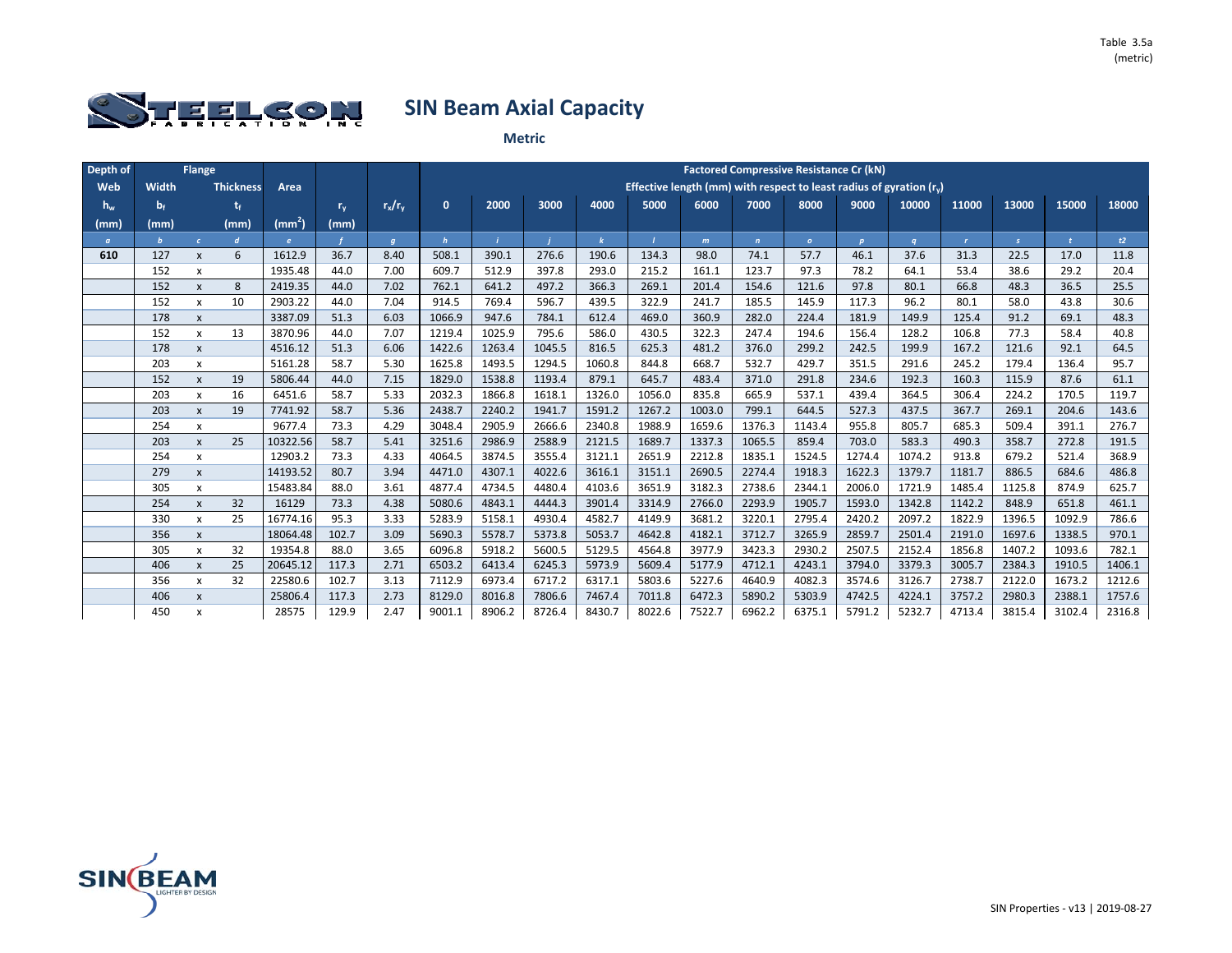

| Depth of |                         | <b>Flange</b>             |                  |                    |                |              |                  |                  |                  |                  |                  |                                                                     | <b>Factored Compressive Resistance Cr (kN)</b> |                  |                  |                  |                  |                  |                  |                  |
|----------|-------------------------|---------------------------|------------------|--------------------|----------------|--------------|------------------|------------------|------------------|------------------|------------------|---------------------------------------------------------------------|------------------------------------------------|------------------|------------------|------------------|------------------|------------------|------------------|------------------|
| Web      | Width                   |                           | <b>Thickness</b> | Area               |                |              |                  |                  |                  |                  |                  | Effective length (mm) with respect to least radius of gyration (r.) |                                                |                  |                  |                  |                  |                  |                  |                  |
| $h_w$    | $\mathbf{b}_{\text{f}}$ |                           | t.               |                    | $r_{v}$        | $r_x/r_v$    | $\mathbf{0}$     | 2000             | 3000             | 4000             | 5000             | 6000                                                                | 7000                                           | 8000             | 9000             | 10000            | 11000            | 13000            | 15000            | 18000            |
| (mm)     | (mm)                    |                           | (mm)             | $\text{(mm}^2)$    | (mm)           |              |                  |                  |                  |                  |                  |                                                                     |                                                |                  |                  |                  |                  |                  |                  |                  |
| $\sigma$ | $\overline{h}$          | $\epsilon$                | $\mathbf{d}$     |                    |                | $\alpha$     | $\overline{h}$   |                  |                  | $\mathbf{k}$     |                  | m                                                                   | $\mathbf{n}$                                   | $\overline{a}$   | $\overline{p}$   | $\overline{a}$   |                  | $\mathcal{S}$    |                  | t2               |
| 750      | 127                     | $\pmb{\mathsf{x}}$        | 6                | 1612.9             | 36.7           | 10.32        | 508.1            | 390.1            | 276.6            | 190.6            | 134.3            | 98.0                                                                | 74.1                                           | 57.7             | 46.1             | 37.6             | 31.3             | 22.5             | 17.0             | 11.8             |
|          | 152                     | x                         |                  | 1935.48            | 44.0           | 8.60         | 609.7            | 512.9            | 397.8            | 293.0            | 215.2            | 161.1                                                               | 123.7                                          | 97.3             | 78.2             | 64.1             | 53.4             | 38.6             | 29.2             | 20.4             |
|          | 152                     | $\pmb{\times}$            | 8                | 2419.35            | 44.0           | 8.61         | 762.1            | 641.2            | 497.2            | 366.3            | 269.1            | 201.4                                                               | 154.6                                          | 121.6            | 97.8             | 80.1             | 66.8             | 48.3             | 36.5             | 25.5             |
|          | 152                     | X                         | 10               | 2903.22            | 44.0           | 8.63         | 914.5            | 769.4            | 596.7            | 439.5            | 322.9            | 241.7                                                               | 185.5                                          | 145.9            | 117.3            | 96.2             | 80.1             | 58.0             | 43.8             | 30.6             |
|          | 178                     | X                         |                  | 3387.09            | 51.3           | 7.40         | 1066.9           | 947.6            | 784.1            | 612.4            | 469.0            | 360.9                                                               | 282.0                                          | 224.4            | 181.9            | 149.9            | 125.4            | 91.2             | 69.1             | 48.3             |
|          | 152                     | $\mathsf{x}$              | 13               | 3870.96            | 44.0           | 8.67         | 1219.4           | 1025.9           | 795.6            | 586.0            | 430.5            | 322.3                                                               | 247.4                                          | 194.6            | 156.4            | 128.2            | 106.8            | 77.3             | 58.4             | 40.8             |
|          | 178                     | $\pmb{\mathsf{x}}$        |                  | 4516.12            | 51.3           | 7.43         | 1422.6           | 1263.4           | 1045.5           | 816.5            | 625.3            | 481.2                                                               | 376.0                                          | 299.2            | 242.5            | 199.9            | 167.2            | 121.6            | 92.1             | 64.5             |
|          | 203                     | x                         |                  | 5161.28            | 58.7           | 6.50         | 1625.8           | 1493.5           | 1294.5           | 1060.8           | 844.8            | 668.7                                                               | 532.7                                          | 429.7            | 351.5            | 291.6            | 245.2            | 179.4            | 136.4            | 95.7             |
|          | 152                     | $\pmb{\mathsf{x}}$        | 19               | 5806.44            | 44.0           | 8.74         | 1829.0           | 1538.8           | 1193.4           | 879.1            | 645.7            | 483.4                                                               | 371.0                                          | 291.8            | 234.6            | 192.3            | 160.3            | 115.9            | 87.6             | 61.1             |
|          | 203                     | $\mathsf{x}$              | 16               | 6451.6             | 58.7           | 6.53         | 2032.3           | 1866.8           | 1618.1           | 1326.0           | 1056.0           | 835.8                                                               | 665.9                                          | 537.1            | 439.4            | 364.5            | 306.4            | 224.2            | 170.5            | 119.7            |
|          | 203                     | $\pmb{\mathsf{x}}$        | 19               | 7741.92            | 58.7           | 6.56         | 2438.7           | 2240.2           | 1941.7           | 1591.2           | 1267.2           | 1003.0                                                              | 799.1                                          | 644.5            | 527.3            | 437.5            | 367.7            | 269.1            | 204.6            | 143.6            |
|          | 254                     | X                         |                  | 9677.4             | 73.3           | 5.24         | 3048.4           | 2905.9           | 2666.6           | 2340.8           | 1988.9           | 1659.6                                                              | 1376.3                                         | 1143.4           | 955.8            | 805.7            | 685.3            | 509.4            | 391.1            | 276.7            |
|          | 203                     | $\pmb{\mathsf{X}}$        | 25               | 10322.56           | 58.7           | 6.61         | 3251.6           | 2986.9           | 2588.9           | 2121.5           | 1689.7           | 1337.3                                                              | 1065.5                                         | 859.4            | 703.0            | 583.3            | 490.3            | 358.7            | 272.8            | 191.5            |
|          | 254                     | X                         |                  | 12903.2            | 73.3           | 5.29         | 4064.5           | 3874.5           | 3555.4           | 3121.1           | 2651.9           | 2212.8                                                              | 1835.1                                         | 1524.5           | 1274.4           | 1074.2           | 913.8            | 679.2            | 521.4            | 368.9            |
|          | 279                     | $\pmb{\mathsf{x}}$        |                  | 14193.52           | 80.7           | 4.81         | 4471.0           | 4307.1           | 4022.6           | 3616.1           | 3151.1           | 2690.5                                                              | 2274.4                                         | 1918.3           | 1622.3           | 1379.7           | 1181.7           | 886.5            | 684.6            | 486.8            |
|          | 305                     | X                         |                  | 15483.84           | 88.0           | 4.41         | 4877.4           | 4734.5           | 4480.4           | 4103.6           | 3651.9           | 3182.3                                                              | 2738.6                                         | 2344.1           | 2006.0           | 1721.9           | 1485.4           | 1125.8           | 874.9            | 625.7            |
|          | 254                     | X                         | 32               | 16129              | 73.3           | 5.33         | 5080.6           | 4843.1           | 4444.3           | 3901.4           | 3314.9           | 2766.0                                                              | 2293.9                                         | 1905.7           | 1593.0           | 1342.8           | 1142.2           | 848.9            | 651.8            | 461.1            |
|          | 330                     | $\mathsf{x}$              | 25               | 16774.16           | 95.3           | 4.07         | 5283.9           | 5158.1           | 4930.4           | 4582.7           | 4149.9           | 3681.2                                                              | 3220.1                                         | 2795.4           | 2420.2           | 2097.2           | 1822.9           | 1396.5           | 1092.9           | 786.6            |
|          | 356                     | X                         |                  | 18064.48           | 102.7          | 3.78         | 5690.3           | 5578.7           | 5373.8           | 5053.7           | 4642.8           | 4182.1                                                              | 3712.7                                         | 3265.9           | 2859.7           | 2501.4           | 2191.0           | 1697.6           | 1338.5           | 970.1            |
|          | 305                     | $\mathsf{x}$              | 32               | 19354.8            | 88.0           | 4.44         | 6096.8           | 5918.2           | 5600.5           | 5129.5           | 4564.8           | 3977.9                                                              | 3423.3                                         | 2930.2           | 2507.5           | 2152.4           | 1856.8           | 1407.2           | 1093.6           | 782.1            |
|          | 406                     | $\mathsf{x}$              | 25               | 20645.12           | 117.3          | 3.31         | 6503.2           | 6413.4           | 6245.3           | 5973.9           | 5609.4           | 5177.9                                                              | 4712.1                                         | 4243.1           | 3794.0           | 3379.3           | 3005.7           | 2384.3           | 1910.5           | 1406.1           |
|          | 356<br>406              | X                         | 32               | 22580.6<br>25806.4 | 102.7<br>117.3 | 3.81<br>3.33 | 7112.9<br>8129.0 | 6973.4<br>8016.8 | 6717.2<br>7806.6 | 6317.1<br>7467.4 | 5803.6<br>7011.8 | 5227.6<br>6472.3                                                    | 4640.9<br>5890.2                               | 4082.3<br>5303.9 | 3574.6<br>4742.5 | 3126.7<br>4224.1 | 2738.7<br>3757.2 | 2122.0<br>2980.3 | 1673.2<br>2388.1 | 1212.6<br>1757.6 |
|          | 450                     | $\pmb{\mathsf{x}}$        |                  |                    | 129.9          | 3.01         | 9001.1           | 8906.2           | 8726.4           |                  |                  | 7522.7                                                              | 6962.2                                         |                  |                  | 5232.7           | 4713.4           | 3815.4           | 3102.4           |                  |
|          |                         | $\boldsymbol{\mathsf{x}}$ |                  | 28575              |                |              |                  |                  |                  | 8430.7           | 8022.6           |                                                                     |                                                | 6375.1           | 5791.2           |                  |                  |                  |                  | 2316.8           |

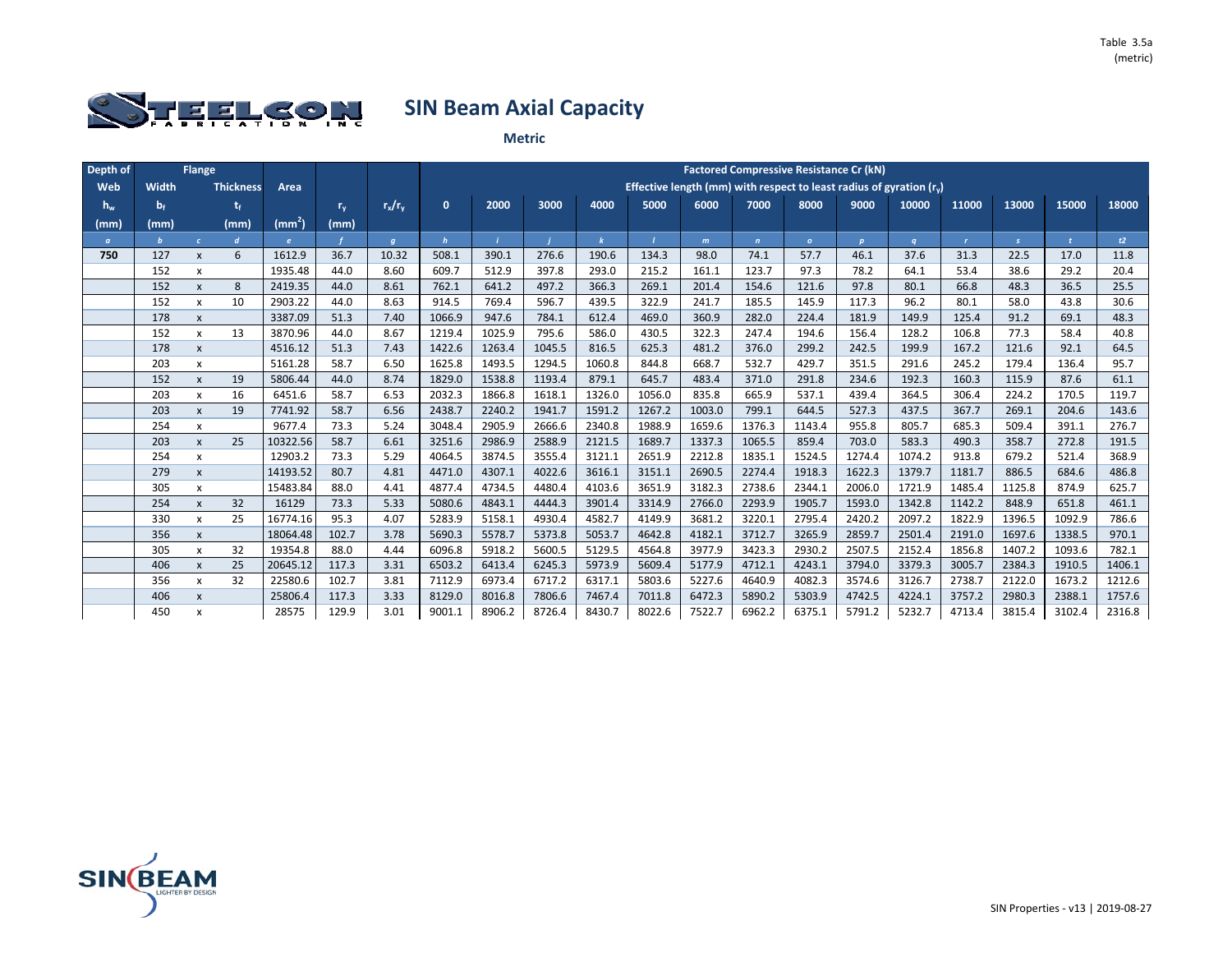

| Depth of |                         | <b>Flange</b>      |                  |                    |         |                |                |        |                  |                  |        |                  | <b>Factored Compressive Resistance Cr (kN)</b>                      |                  |                  |        |                  |                  |        |                  |
|----------|-------------------------|--------------------|------------------|--------------------|---------|----------------|----------------|--------|------------------|------------------|--------|------------------|---------------------------------------------------------------------|------------------|------------------|--------|------------------|------------------|--------|------------------|
| Web      | Width                   |                    | <b>Thickness</b> | Area               |         |                |                |        |                  |                  |        |                  | Effective length (mm) with respect to least radius of gyration (r.) |                  |                  |        |                  |                  |        |                  |
| $h_w$    | $\mathbf{b}_{\text{f}}$ |                    | t,               |                    | $r_{v}$ | $r_x/r_v$      | $\mathbf{0}$   | 2000   | 3000             | 4000             | 5000   | 6000             | 7000                                                                | 8000             | 9000             | 10000  | 11000            | 13000            | 15000  | 18000            |
| (mm)     | (mm)                    |                    | (mm)             | (mm <sup>2</sup> ) | (mm)    |                |                |        |                  |                  |        |                  |                                                                     |                  |                  |        |                  |                  |        |                  |
| $\sigma$ |                         | $\epsilon$         | $\boldsymbol{d}$ | $\epsilon$         |         | $\overline{q}$ | $\overline{h}$ |        |                  | $\mathbf{k}$     |        | m                | $\mathbf{n}$                                                        | $\overline{a}$   | $\boldsymbol{p}$ | q      | $\mathbf{r}$     | $\mathcal{S}$    |        | t2               |
| 900      | 127                     | $\pmb{\mathsf{x}}$ | 6                | 1612.9             | 36.7    | 12.36          | 508.1          | 390.1  | 276.6            | 190.6            | 134.3  | 98.0             | 74.1                                                                | 57.7             | 46.1             | 37.6   | 31.3             | 22.5             | 17.0   | 11.8             |
|          | 152                     | $\mathsf{x}$       |                  | 1935.48            | 44.0    | 10.30          | 609.7          | 512.9  | 397.8            | 293.0            | 215.2  | 161.1            | 123.7                                                               | 97.3             | 78.2             | 64.1   | 53.4             | 38.6             | 29.2   | 20.4             |
|          | 152                     | $\pmb{\mathsf{x}}$ | 8                | 2419.35            | 44.0    | 10.32          | 762.1          | 641.2  | 497.2            | 366.3            | 269.1  | 201.4            | 154.6                                                               | 121.6            | 97.8             | 80.1   | 66.8             | 48.3             | 36.5   | 25.5             |
|          | 152                     | $\mathsf{x}$       | 10               | 2903.22            | 44.0    | 10.34          | 914.5          | 769.4  | 596.7            | 439.5            | 322.9  | 241.7            | 185.5                                                               | 145.9            | 117.3            | 96.2   | 80.1             | 58.0             | 43.8   | 30.6             |
|          | 178                     | X                  |                  | 3387.09            | 51.3    | 8.86           | 1066.9         | 947.6  | 784.1            | 612.4            | 469.0  | 360.9            | 282.0                                                               | 224.4            | 181.9            | 149.9  | 125.4            | 91.2             | 69.1   | 48.3             |
|          | 152                     | $\mathsf{x}$       | 13               | 3870.96            | 44.0    | 10.37          | 1219.4         | 1025.9 | 795.6            | 586.0            | 430.5  | 322.3            | 247.4                                                               | 194.6            | 156.4            | 128.2  | 106.8            | 77.3             | 58.4   | 40.8             |
|          | 178                     | $\pmb{\mathsf{x}}$ |                  | 4516.12            | 51.3    | 8.89           | 1422.6         | 1263.4 | 1045.5           | 816.5            | 625.3  | 481.2            | 376.0                                                               | 299.2            | 242.5            | 199.9  | 167.2            | 121.6            | 92.1   | 64.5             |
|          | 203                     | X                  |                  | 5161.28            | 58.7    | 7.78           | 1625.8         | 1493.5 | 1294.5           | 1060.8           | 844.8  | 668.7            | 532.7                                                               | 429.7            | 351.5            | 291.6  | 245.2            | 179.4            | 136.4  | 95.7             |
|          | 152                     | $\mathsf{x}$       | 19               | 5806.44            | 44.0    | 10.45          | 1829.0         | 1538.8 | 1193.4           | 879.1            | 645.7  | 483.4            | 371.0                                                               | 291.8            | 234.6            | 192.3  | 160.3            | 115.9            | 87.6   | 61.1             |
|          | 203                     | $\mathsf{x}$       | 16               | 6451.6             | 58.7    | 7.81           | 2032.3         | 1866.8 | 1618.1           | 1326.0           | 1056.0 | 835.8            | 665.9                                                               | 537.1            | 439.4            | 364.5  | 306.4            | 224.2            | 170.5  | 119.7            |
|          | 203                     | $\mathsf{x}$       | 19               | 7741.92            | 58.7    | 7.83           | 2438.7         | 2240.2 | 1941.7           | 1591.2           | 1267.2 | 1003.0           | 799.1                                                               | 644.5            | 527.3            | 437.5  | 367.7            | 269.1            | 204.6  | 143.6            |
|          | 254                     | x                  |                  | 9677.4             | 73.3    | 6.27           | 3048.4         | 2905.9 | 2666.6           | 2340.8           | 1988.9 | 1659.6           | 1376.3                                                              | 1143.4           | 955.8            | 805.7  | 685.3            | 509.4            | 391.1  | 276.7            |
|          | 203                     | $\pmb{\mathsf{X}}$ | 25               | 10322.56           | 58.7    | 7.89           | 3251.6         | 2986.9 | 2588.9           | 2121.5           | 1689.7 | 1337.3           | 1065.5                                                              | 859.4            | 703.0            | 583.3  | 490.3            | 358.7            | 272.8  | 191.5            |
|          | 254                     | X                  |                  | 12903.2            | 73.3    | 6.31           | 4064.5         | 3874.5 | 3555.4           | 3121.1           | 2651.9 | 2212.8           | 1835.1                                                              | 1524.5           | 1274.4           | 1074.2 | 913.8            | 679.2            | 521.4  | 368.9            |
|          | 279                     | $\mathsf{x}$       |                  | 14193.52           | 80.7    | 5.74           | 4471.0         | 4307.1 | 4022.6           | 3616.1           | 3151.1 | 2690.5           | 2274.4                                                              | 1918.3           | 1622.3           | 1379.7 | 1181.7           | 886.5            | 684.6  | 486.8            |
|          | 305                     | $\mathsf{x}$       |                  | 15483.84           | 88.0    | 5.26           | 4877.4         | 4734.5 | 4480.4           | 4103.6           | 3651.9 | 3182.3           | 2738.6                                                              | 2344.1           | 2006.0           | 1721.9 | 1485.4           | 1125.8           | 874.9  | 625.7            |
|          | 254                     | $\mathsf{x}$       | 32               | 16129              | 73.3    | 6.35           | 5080.6         | 4843.1 | 4444.3           | 3901.4           | 3314.9 | 2766.0           | 2293.9                                                              | 1905.7           | 1593.0           | 1342.8 | 1142.2           | 848.9            | 651.8  | 461.1            |
|          | 330                     | $\mathsf{x}$       | 25               | 16774.16           | 95.3    | 4.85           | 5283.9         | 5158.1 | 4930.4           | 4582.7           | 4149.9 | 3681.2           | 3220.1                                                              | 2795.4           | 2420.2           | 2097.2 | 1822.9           | 1396.5           | 1092.9 | 786.6            |
|          | 356                     | X                  |                  | 18064.48           | 102.7   | 4.51           | 5690.3         | 5578.7 | 5373.8           | 5053.7           | 4642.8 | 4182.1           | 3712.7                                                              | 3265.9           | 2859.7           | 2501.4 | 2191.0           | 1697.6           | 1338.5 | 970.1            |
|          | 305                     | $\mathsf{x}$       | 32               | 19354.8            | 88.0    | 5.30           | 6096.8         | 5918.2 | 5600.5           | 5129.5           | 4564.8 | 3977.9           | 3423.3<br>4712.1                                                    | 2930.2           | 2507.5           | 2152.4 | 1856.8           | 1407.2           | 1093.6 | 782.1            |
|          | 406                     | $\mathsf{x}$       | 25               | 20645.12           | 117.3   | 3.94           | 6503.2         | 6413.4 | 6245.3           | 5973.9           | 5609.4 | 5177.9           |                                                                     | 4243.1           | 3794.0           | 3379.3 | 3005.7<br>2738.7 | 2384.3           | 1910.5 | 1406.1           |
|          | 356                     | x                  | 32               | 22580.6            | 102.7   | 4.54           | 7112.9         | 6973.4 | 6717.2<br>7806.6 | 6317.1<br>7467.4 | 5803.6 | 5227.6<br>6472.3 | 4640.9<br>5890.2                                                    | 4082.3<br>5303.9 | 3574.6<br>4742.5 | 3126.7 | 3757.2           | 2122.0<br>2980.3 | 1673.2 | 1212.6<br>1757.6 |
|          | 406                     | X                  |                  | 25806.4            | 117.3   | 3.97           | 8129.0         | 8016.8 |                  |                  | 7011.8 |                  |                                                                     |                  |                  | 4224.1 |                  |                  | 2388.1 |                  |
|          | 450                     | $\pmb{\times}$     |                  | 28575              | 129.9   | 3.59           | 9001.1         | 8906.2 | 8726.4           | 8430.7           | 8022.6 | 7522.7           | 6962.2                                                              | 6375.1           | 5791.2           | 5232.7 | 4713.4           | 3815.4           | 3102.4 | 2316.8           |

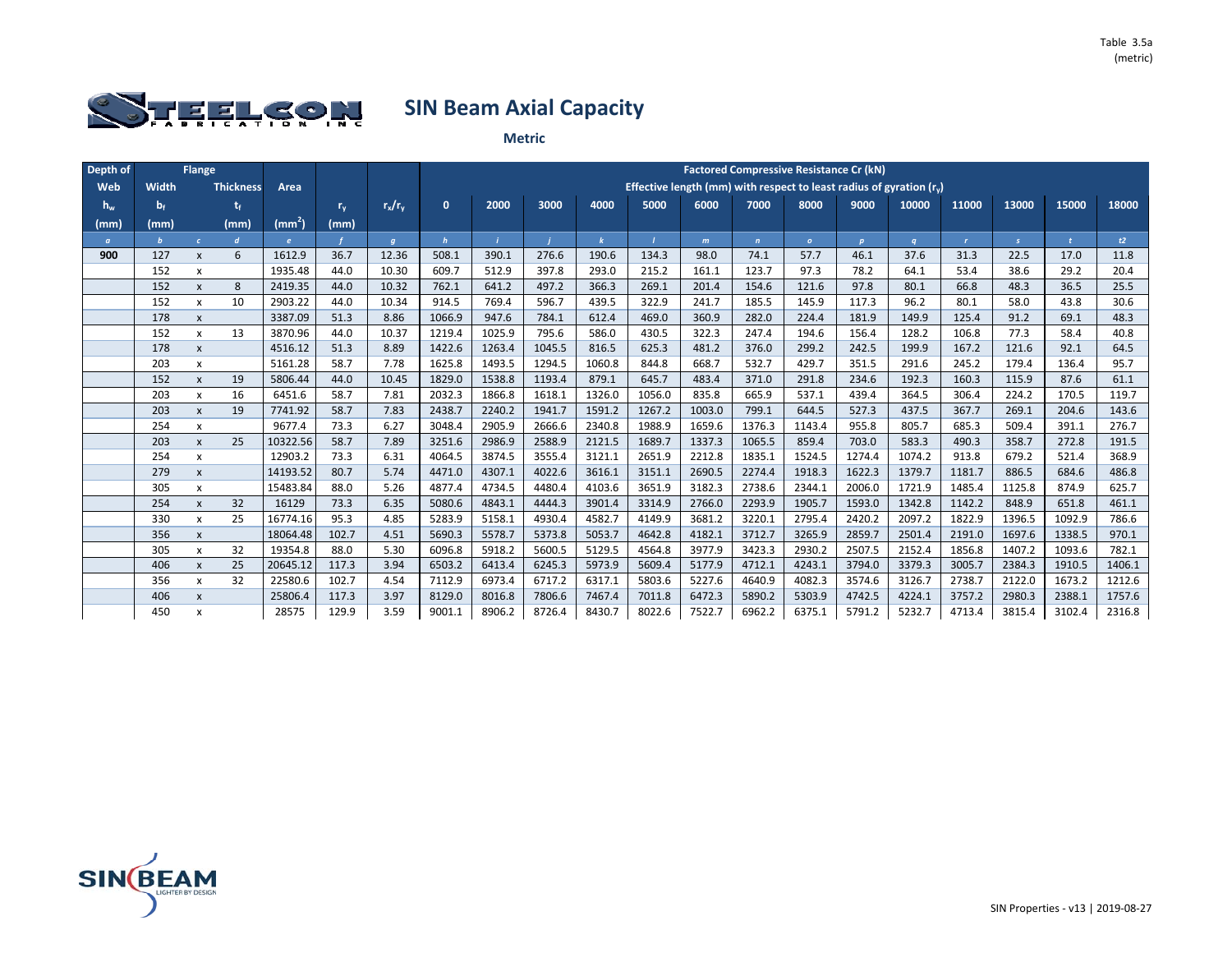

| Depth of |                         | <b>Flange</b>      |                  |                    |         |                |                |        |        |              |        |        | <b>Factored Compressive Resistance Cr (kN)</b>                      |                |                  |        |              |               |        |        |
|----------|-------------------------|--------------------|------------------|--------------------|---------|----------------|----------------|--------|--------|--------------|--------|--------|---------------------------------------------------------------------|----------------|------------------|--------|--------------|---------------|--------|--------|
| Web      | Width                   |                    | <b>Thickness</b> | Area               |         |                |                |        |        |              |        |        | Effective length (mm) with respect to least radius of gyration (r.) |                |                  |        |              |               |        |        |
| $h_w$    | $\mathbf{b}_{\text{f}}$ |                    | t,               |                    | $r_{v}$ | $r_x/r_v$      | $\mathbf{0}$   | 2000   | 3000   | 4000         | 5000   | 6000   | 7000                                                                | 8000           | 9000             | 10000  | 11000        | 13000         | 15000  | 18000  |
| (mm)     | (mm)                    |                    | (mm)             | (mm <sup>2</sup> ) | (mm)    |                |                |        |        |              |        |        |                                                                     |                |                  |        |              |               |        |        |
| $\sigma$ |                         | $\epsilon$         | $\boldsymbol{d}$ | $\epsilon$         |         | $\overline{q}$ | $\overline{h}$ |        |        | $\mathbf{k}$ |        | m      | $\mathbf{n}$                                                        | $\overline{a}$ | $\boldsymbol{p}$ | q      | $\mathbf{r}$ | $\mathcal{S}$ |        | t2     |
| 1000     | 127                     | $\pmb{\mathsf{x}}$ | 6                | 1612.9             | 36.7    | 13.72          | 508.1          | 390.1  | 276.6  | 190.6        | 134.3  | 98.0   | 74.1                                                                | 57.7           | 46.1             | 37.6   | 31.3         | 22.5          | 17.0   | 11.8   |
|          | 152                     | $\mathsf{x}$       |                  | 1935.48            | 44.0    | 11.44          | 609.7          | 512.9  | 397.8  | 293.0        | 215.2  | 161.1  | 123.7                                                               | 97.3           | 78.2             | 64.1   | 53.4         | 38.6          | 29.2   | 20.4   |
|          | 152                     | $\pmb{\mathsf{x}}$ | 8                | 2419.35            | 44.0    | 11.46          | 762.1          | 641.2  | 497.2  | 366.3        | 269.1  | 201.4  | 154.6                                                               | 121.6          | 97.8             | 80.1   | 66.8         | 48.3          | 36.5   | 25.5   |
|          | 152                     | $\mathsf{x}$       | 10               | 2903.22            | 44.0    | 11.47          | 914.5          | 769.4  | 596.7  | 439.5        | 322.9  | 241.7  | 185.5                                                               | 145.9          | 117.3            | 96.2   | 80.1         | 58.0          | 43.8   | 30.6   |
|          | 178                     | X                  |                  | 3387.09            | 51.3    | 9.83           | 1066.9         | 947.6  | 784.1  | 612.4        | 469.0  | 360.9  | 282.0                                                               | 224.4          | 181.9            | 149.9  | 125.4        | 91.2          | 69.1   | 48.3   |
|          | 152                     | $\mathsf{x}$       | 13               | 3870.96            | 44.0    | 11.51          | 1219.4         | 1025.9 | 795.6  | 586.0        | 430.5  | 322.3  | 247.4                                                               | 194.6          | 156.4            | 128.2  | 106.8        | 77.3          | 58.4   | 40.8   |
|          | 178                     | $\pmb{\mathsf{x}}$ |                  | 4516.12            | 51.3    | 9.87           | 1422.6         | 1263.4 | 1045.5 | 816.5        | 625.3  | 481.2  | 376.0                                                               | 299.2          | 242.5            | 199.9  | 167.2        | 121.6         | 92.1   | 64.5   |
|          | 203                     | X                  |                  | 5161.28            | 58.7    | 8.63           | 1625.8         | 1493.5 | 1294.5 | 1060.8       | 844.8  | 668.7  | 532.7                                                               | 429.7          | 351.5            | 291.6  | 245.2        | 179.4         | 136.4  | 95.7   |
|          | 152                     | X                  | 19               | 5806.44            | 44.0    | 11.58          | 1829.0         | 1538.8 | 1193.4 | 879.1        | 645.7  | 483.4  | 371.0                                                               | 291.8          | 234.6            | 192.3  | 160.3        | 115.9         | 87.6   | 61.1   |
|          | 203                     | $\mathsf{x}$       | 16               | 6451.6             | 58.7    | 8.66           | 2032.3         | 1866.8 | 1618.1 | 1326.0       | 1056.0 | 835.8  | 665.9                                                               | 537.1          | 439.4            | 364.5  | 306.4        | 224.2         | 170.5  | 119.7  |
|          | 203                     | $\mathsf{x}$       | 19               | 7741.92            | 58.7    | 8.69           | 2438.7         | 2240.2 | 1941.7 | 1591.2       | 1267.2 | 1003.0 | 799.1                                                               | 644.5          | 527.3            | 437.5  | 367.7        | 269.1         | 204.6  | 143.6  |
|          | 254                     | x                  |                  | 9677.4             | 73.3    | 6.95           | 3048.4         | 2905.9 | 2666.6 | 2340.8       | 1988.9 | 1659.6 | 1376.3                                                              | 1143.4         | 955.8            | 805.7  | 685.3        | 509.4         | 391.1  | 276.7  |
|          | 203                     | $\pmb{\mathsf{X}}$ | 25               | 10322.56           | 58.7    | 8.74           | 3251.6         | 2986.9 | 2588.9 | 2121.5       | 1689.7 | 1337.3 | 1065.5                                                              | 859.4          | 703.0            | 583.3  | 490.3        | 358.7         | 272.8  | 191.5  |
|          | 254                     | X                  |                  | 12903.2            | 73.3    | 6.99           | 4064.5         | 3874.5 | 3555.4 | 3121.1       | 2651.9 | 2212.8 | 1835.1                                                              | 1524.5         | 1274.4           | 1074.2 | 913.8        | 679.2         | 521.4  | 368.9  |
|          | 279                     | $\mathsf{x}$       |                  | 14193.52           | 80.7    | 6.36           | 4471.0         | 4307.1 | 4022.6 | 3616.1       | 3151.1 | 2690.5 | 2274.4                                                              | 1918.3         | 1622.3           | 1379.7 | 1181.7       | 886.5         | 684.6  | 486.8  |
|          | 305                     | $\mathsf{x}$       |                  | 15483.84           | 88.0    | 5.83           | 4877.4         | 4734.5 | 4480.4 | 4103.6       | 3651.9 | 3182.3 | 2738.6                                                              | 2344.1         | 2006.0           | 1721.9 | 1485.4       | 1125.8        | 874.9  | 625.7  |
|          | 254                     | $\mathsf{x}$       | 32               | 16129              | 73.3    | 7.04           | 5080.6         | 4843.1 | 4444.3 | 3901.4       | 3314.9 | 2766.0 | 2293.9                                                              | 1905.7         | 1593.0           | 1342.8 | 1142.2       | 848.9         | 651.8  | 461.1  |
|          | 330                     | $\mathsf{x}$       | 25               | 16774.16           | 95.3    | 5.38           | 5283.9         | 5158.1 | 4930.4 | 4582.7       | 4149.9 | 3681.2 | 3220.1                                                              | 2795.4         | 2420.2           | 2097.2 | 1822.9       | 1396.5        | 1092.9 | 786.6  |
|          | 356                     | X                  |                  | 18064.48           | 102.7   | 5.00           | 5690.3         | 5578.7 | 5373.8 | 5053.7       | 4642.8 | 4182.1 | 3712.7                                                              | 3265.9         | 2859.7           | 2501.4 | 2191.0       | 1697.6        | 1338.5 | 970.1  |
|          | 305                     | $\mathsf{x}$       | 32               | 19354.8            | 88.0    | 5.86           | 6096.8         | 5918.2 | 5600.5 | 5129.5       | 4564.8 | 3977.9 | 3423.3                                                              | 2930.2         | 2507.5           | 2152.4 | 1856.8       | 1407.2        | 1093.6 | 782.1  |
|          | 406                     | $\mathsf{x}$       | 25               | 20645.12           | 117.3   | 4.37           | 6503.2         | 6413.4 | 6245.3 | 5973.9       | 5609.4 | 5177.9 | 4712.1                                                              | 4243.1         | 3794.0           | 3379.3 | 3005.7       | 2384.3        | 1910.5 | 1406.1 |
|          | 356                     | x                  | 32               | 22580.6            | 102.7   | 5.03           | 7112.9         | 6973.4 | 6717.2 | 6317.1       | 5803.6 | 5227.6 | 4640.9                                                              | 4082.3         | 3574.6           | 3126.7 | 2738.7       | 2122.0        | 1673.2 | 1212.6 |
|          | 406                     | X                  |                  | 25806.4            | 117.3   | 4.40           | 8129.0         | 8016.8 | 7806.6 | 7467.4       | 7011.8 | 6472.3 | 5890.2                                                              | 5303.9         | 4742.5           | 4224.1 | 3757.2       | 2980.3        | 2388.1 | 1757.6 |
|          | 450                     | $\pmb{\times}$     |                  | 28575              | 129.9   | 3.97           | 9001.1         | 8906.2 | 8726.4 | 8430.7       | 8022.6 | 7522.7 | 6962.2                                                              | 6375.1         | 5791.2           | 5232.7 | 4713.4       | 3815.4        | 3102.4 | 2316.8 |

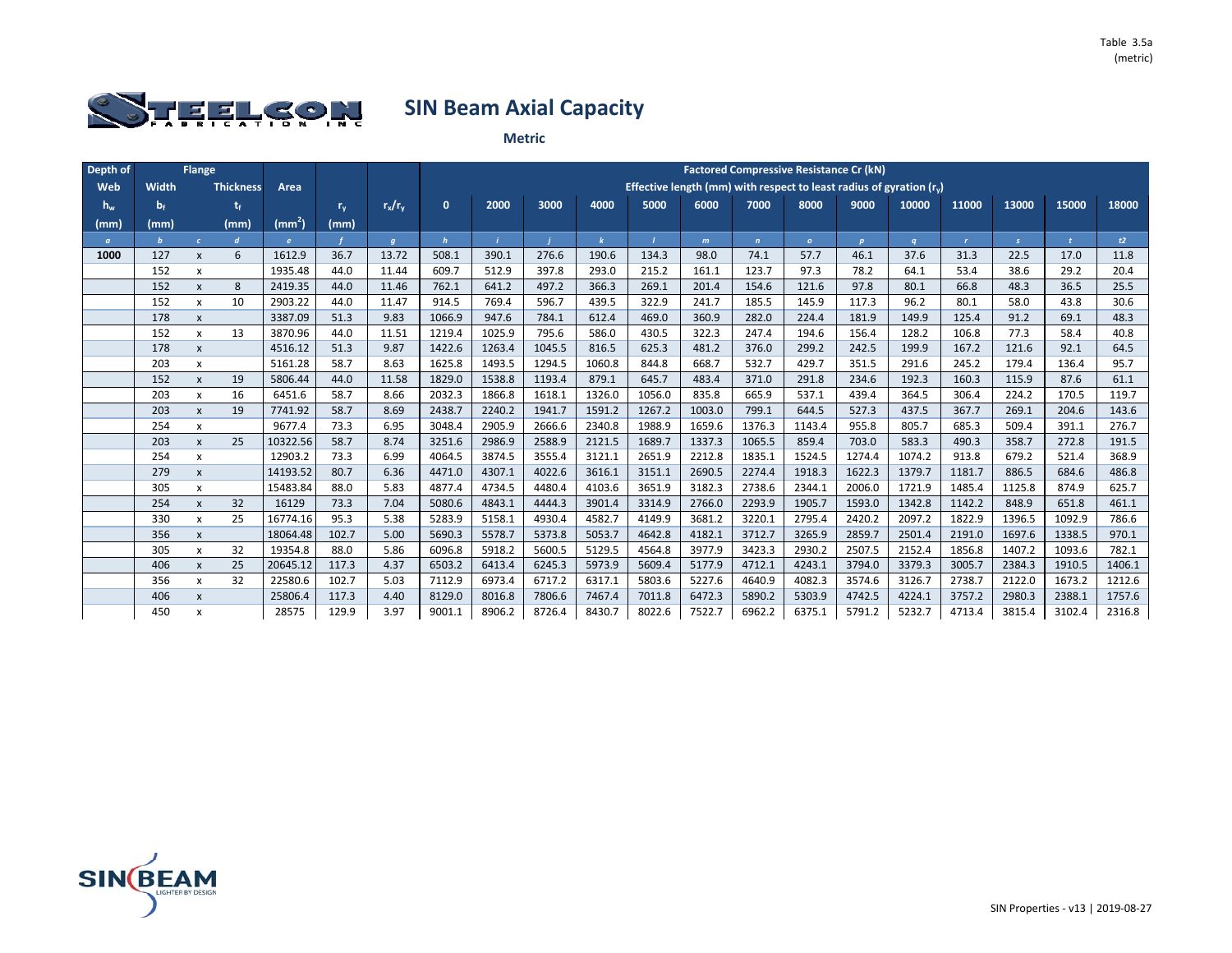

| Depth of |                         | <b>Flange</b>      |                  |                    |                |                |                  |                  |                  |                  |                  |                  | <b>Factored Compressive Resistance Cr (kN)</b>                      |                  |                  |                  |                  |                  |                  |                  |
|----------|-------------------------|--------------------|------------------|--------------------|----------------|----------------|------------------|------------------|------------------|------------------|------------------|------------------|---------------------------------------------------------------------|------------------|------------------|------------------|------------------|------------------|------------------|------------------|
| Web      | Width                   |                    | <b>Thickness</b> | Area               |                |                |                  |                  |                  |                  |                  |                  | Effective length (mm) with respect to least radius of gyration (r.) |                  |                  |                  |                  |                  |                  |                  |
| $h_w$    | $\mathbf{b}_{\text{f}}$ |                    | t,               |                    | $r_{v}$        | $r_x/r_v$      | $\mathbf{0}$     | 2000             | 3000             | 4000             | 5000             | 6000             | 7000                                                                | 8000             | 9000             | 10000            | 11000            | 13000            | 15000            | 18000            |
| (mm)     | (mm)                    |                    | (mm)             | (mm <sup>2</sup> ) | (mm)           |                |                  |                  |                  |                  |                  |                  |                                                                     |                  |                  |                  |                  |                  |                  |                  |
| $\sigma$ |                         | $\epsilon$         | $\boldsymbol{d}$ | $\epsilon$         |                | $\overline{q}$ | $\overline{h}$   |                  |                  | $\mathbf{k}$     |                  | m                | $\mathbf{n}$                                                        | $\overline{a}$   | $\boldsymbol{p}$ | q                | $\mathbf{r}$     | $\mathcal{S}$    |                  | t2               |
| 1219     | 127                     | $\pmb{\mathsf{x}}$ | 6                | 1612.9             | 36.7           | 16.71          | 508.1            | 390.1            | 276.6            | 190.6            | 134.3            | 98.0             | 74.1                                                                | 57.7             | 46.1             | 37.6             | 31.3             | 22.5             | 17.0             | 11.8             |
|          | 152                     | $\mathsf{x}$       |                  | 1935.48            | 44.0           | 13.93          | 609.7            | 512.9            | 397.8            | 293.0            | 215.2            | 161.1            | 123.7                                                               | 97.3             | 78.2             | 64.1             | 53.4             | 38.6             | 29.2             | 20.4             |
|          | 152                     | $\pmb{\mathsf{x}}$ | 8                | 2419.35            | 44.0           | 13.95          | 762.1            | 641.2            | 497.2            | 366.3            | 269.1            | 201.4            | 154.6                                                               | 121.6            | 97.8             | 80.1             | 66.8             | 48.3             | 36.5             | 25.5             |
|          | 152                     | $\mathsf{x}$       | 10               | 2903.22            | 44.0           | 13.96          | 914.5            | 769.4            | 596.7            | 439.5            | 322.9            | 241.7            | 185.5                                                               | 145.9            | 117.3            | 96.2             | 80.1             | 58.0             | 43.8             | 30.6             |
|          | 178                     | X                  |                  | 3387.09            | 51.3           | 11.97          | 1066.9           | 947.6            | 784.1            | 612.4            | 469.0            | 360.9            | 282.0                                                               | 224.4            | 181.9            | 149.9            | 125.4            | 91.2             | 69.1             | 48.3             |
|          | 152                     | $\mathsf{x}$       | 13               | 3870.96            | 44.0           | 14.00          | 1219.4           | 1025.9           | 795.6            | 586.0            | 430.5            | 322.3            | 247.4                                                               | 194.6            | 156.4            | 128.2            | 106.8            | 77.3             | 58.4             | 40.8             |
|          | 178                     | $\pmb{\mathsf{x}}$ |                  | 4516.12            | 51.3           | 12.00          | 1422.6           | 1263.4           | 1045.5           | 816.5            | 625.3            | 481.2            | 376.0                                                               | 299.2            | 242.5            | 199.9            | 167.2            | 121.6            | 92.1             | 64.5             |
|          | 203                     | X                  |                  | 5161.28            | 58.7           | 10.50          | 1625.8           | 1493.5           | 1294.5           | 1060.8           | 844.8            | 668.7            | 532.7                                                               | 429.7            | 351.5            | 291.6            | 245.2            | 179.4            | 136.4            | 95.7             |
|          | 152                     | X                  | 19               | 5806.44            | 44.0           | 14.07          | 1829.0           | 1538.8           | 1193.4           | 879.1            | 645.7            | 483.4            | 371.0                                                               | 291.8            | 234.6            | 192.3            | 160.3            | 115.9            | 87.6             | 61.1             |
|          | 203                     | $\mathsf{x}$       | 16               | 6451.6             | 58.7           | 10.53          | 2032.3           | 1866.8           | 1618.1           | 1326.0           | 1056.0           | 835.8            | 665.9                                                               | 537.1            | 439.4            | 364.5            | 306.4            | 224.2            | 170.5            | 119.7            |
|          | 203                     | $\mathsf{x}$       | 19               | 7741.92            | 58.7           | 10.56          | 2438.7           | 2240.2           | 1941.7           | 1591.2           | 1267.2           | 1003.0           | 799.1                                                               | 644.5            | 527.3            | 437.5            | 367.7            | 269.1            | 204.6            | 143.6            |
|          | 254                     | x                  |                  | 9677.4             | 73.3           | 8.44           | 3048.4           | 2905.9           | 2666.6           | 2340.8           | 1988.9           | 1659.6           | 1376.3                                                              | 1143.4           | 955.8            | 805.7            | 685.3            | 509.4            | 391.1            | 276.7            |
|          | 203                     | $\pmb{\mathsf{X}}$ | 25               | 10322.56           | 58.7           | 10.61          | 3251.6           | 2986.9           | 2588.9           | 2121.5           | 1689.7           | 1337.3           | 1065.5                                                              | 859.4            | 703.0            | 583.3            | 490.3            | 358.7            | 272.8            | 191.5            |
|          | 254                     | X                  |                  | 12903.2            | 73.3           | 8.49           | 4064.5           | 3874.5           | 3555.4           | 3121.1           | 2651.9           | 2212.8           | 1835.1                                                              | 1524.5           | 1274.4           | 1074.2           | 913.8            | 679.2            | 521.4            | 368.9            |
|          | 279                     | $\mathsf{x}$       |                  | 14193.52           | 80.7           | 7.72           | 4471.0           | 4307.1           | 4022.6           | 3616.1           | 3151.1           | 2690.5           | 2274.4                                                              | 1918.3           | 1622.3           | 1379.7           | 1181.7           | 886.5            | 684.6            | 486.8            |
|          | 305                     | $\mathsf{x}$       |                  | 15483.84           | 88.0           | 7.07           | 4877.4           | 4734.5           | 4480.4           | 4103.6           | 3651.9           | 3182.3           | 2738.6                                                              | 2344.1           | 2006.0           | 1721.9           | 1485.4           | 1125.8           | 874.9            | 625.7            |
|          | 254                     | $\mathsf{x}$       | 32               | 16129              | 73.3           | 8.53           | 5080.6           | 4843.1           | 4444.3           | 3901.4           | 3314.9           | 2766.0           | 2293.9                                                              | 1905.7           | 1593.0           | 1342.8           | 1142.2           | 848.9            | 651.8            | 461.1            |
|          | 330                     | $\mathsf{x}$       | 25               | 16774.16           | 95.3           | 6.53           | 5283.9           | 5158.1           | 4930.4           | 4582.7           | 4149.9           | 3681.2           | 3220.1                                                              | 2795.4           | 2420.2           | 2097.2           | 1822.9           | 1396.5           | 1092.9           | 786.6            |
|          | 356                     | X                  |                  | 18064.48           | 102.7          | 6.06           | 5690.3           | 5578.7           | 5373.8           | 5053.7           | 4642.8           | 4182.1           | 3712.7                                                              | 3265.9           | 2859.7           | 2501.4           | 2191.0           | 1697.6           | 1338.5           | 970.1            |
|          | 305                     | $\mathsf{x}$       | 32               | 19354.8            | 88.0           | 7.11           | 6096.8           | 5918.2           | 5600.5           | 5129.5           | 4564.8           | 3977.9           | 3423.3<br>4712.1                                                    | 2930.2           | 2507.5           | 2152.4           | 1856.8           | 1407.2           | 1093.6           | 782.1            |
|          | 406<br>356              | $\mathsf{x}$       | 25<br>32         | 20645.12           | 117.3          | 5.30<br>6.09   | 6503.2<br>7112.9 | 6413.4<br>6973.4 | 6245.3<br>6717.2 | 5973.9           | 5609.4<br>5803.6 | 5177.9<br>5227.6 | 4640.9                                                              | 4243.1           | 3794.0<br>3574.6 | 3379.3<br>3126.7 | 3005.7<br>2738.7 | 2384.3<br>2122.0 | 1910.5           | 1406.1<br>1212.6 |
|          | 406                     | x                  |                  | 22580.6<br>25806.4 | 102.7<br>117.3 | 5.33           | 8129.0           | 8016.8           | 7806.6           | 6317.1<br>7467.4 | 7011.8           | 6472.3           | 5890.2                                                              | 4082.3<br>5303.9 | 4742.5           | 4224.1           | 3757.2           | 2980.3           | 1673.2<br>2388.1 | 1757.6           |
|          |                         | X                  |                  |                    |                |                |                  |                  |                  |                  |                  |                  |                                                                     |                  |                  |                  |                  |                  |                  |                  |
|          | 450                     | $\pmb{\times}$     |                  | 28575              | 129.9          | 4.82           | 9001.1           | 8906.2           | 8726.4           | 8430.7           | 8022.6           | 7522.7           | 6962.2                                                              | 6375.1           | 5791.2           | 5232.7           | 4713.4           | 3815.4           | 3102.4           | 2316.8           |